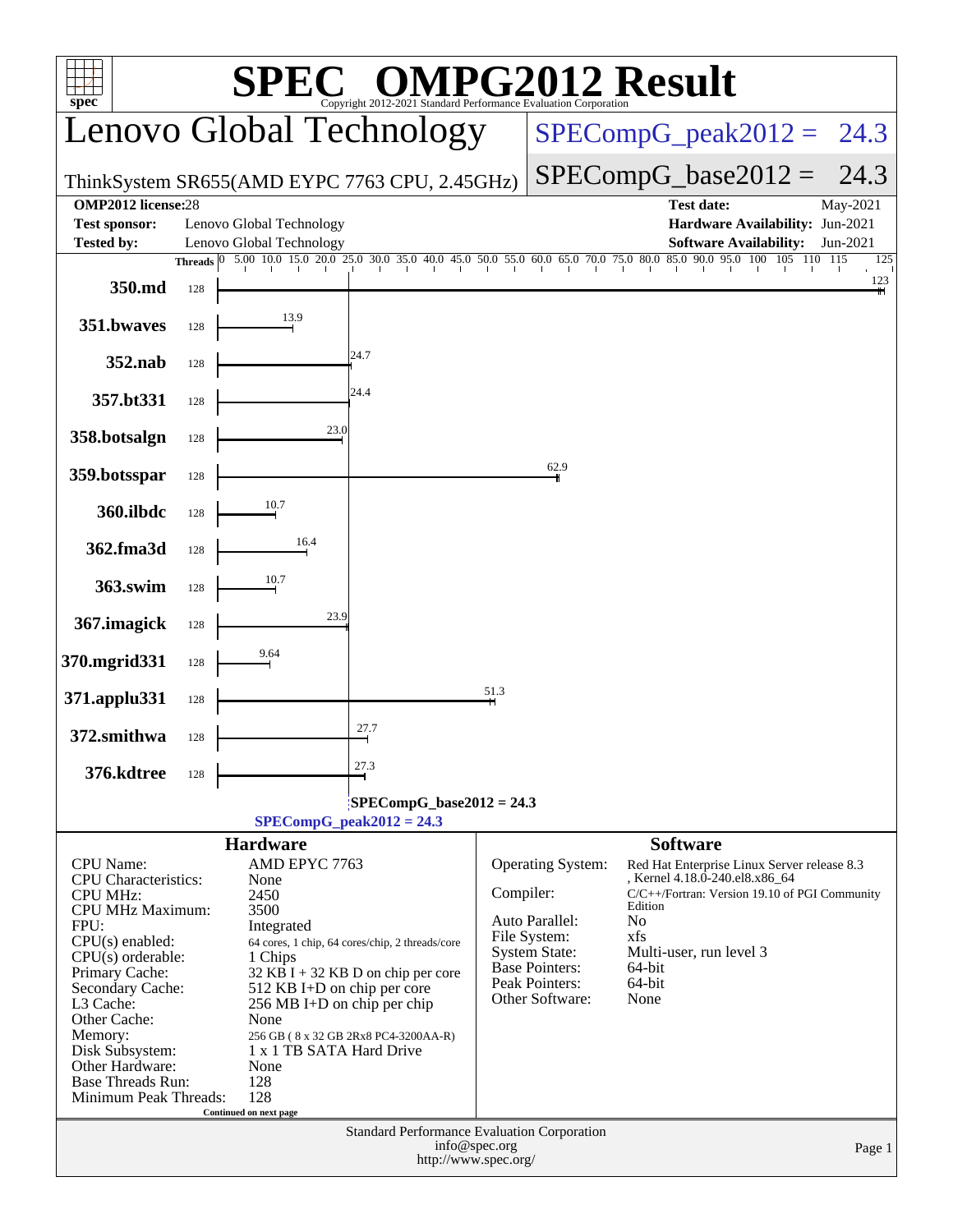

# Lenovo Global Technology

## $SPECompG_peak2012 = 24.3$  $SPECompG_peak2012 = 24.3$

ThinkSystem SR655(AMD EYPC 7763 CPU, 2.45GHz)

 $SPECompG_base2012 = 24.3$  $SPECompG_base2012 = 24.3$ 

### **[OMP2012 license:](http://www.spec.org/auto/omp2012/Docs/result-fields.html#OMP2012license)**28 **[Test date:](http://www.spec.org/auto/omp2012/Docs/result-fields.html#Testdate)** May-2021

**[Test sponsor:](http://www.spec.org/auto/omp2012/Docs/result-fields.html#Testsponsor)** Lenovo Global Technology **[Hardware Availability:](http://www.spec.org/auto/omp2012/Docs/result-fields.html#HardwareAvailability)** Jun-2021

**[Tested by:](http://www.spec.org/auto/omp2012/Docs/result-fields.html#Testedby)** Lenovo Global Technology **[Software Availability:](http://www.spec.org/auto/omp2012/Docs/result-fields.html#SoftwareAvailability)** Jun-2021

[Maximum Peak Threads:](http://www.spec.org/auto/omp2012/Docs/result-fields.html#MaximumPeakThreads) 128

|                            |                                                        |                                                  |              |                                                                                                                                                                                                                                                                                                                                                                                                                                            |              | <b>Results Table</b>                               |               |                               |      |                     |                                                                                                                                                                                                                                 |                     |                |              |
|----------------------------|--------------------------------------------------------|--------------------------------------------------|--------------|--------------------------------------------------------------------------------------------------------------------------------------------------------------------------------------------------------------------------------------------------------------------------------------------------------------------------------------------------------------------------------------------------------------------------------------------|--------------|----------------------------------------------------|---------------|-------------------------------|------|---------------------|---------------------------------------------------------------------------------------------------------------------------------------------------------------------------------------------------------------------------------|---------------------|----------------|--------------|
|                            |                                                        |                                                  |              | <b>Base</b>                                                                                                                                                                                                                                                                                                                                                                                                                                |              |                                                    |               |                               |      |                     | <b>Peak</b>                                                                                                                                                                                                                     |                     |                |              |
| <b>Benchmark</b><br>350.md | 128                                                    | Threads Seconds<br>37.5                          | Ratio<br>123 | <b>Seconds</b><br>37.9                                                                                                                                                                                                                                                                                                                                                                                                                     | Ratio<br>122 | <b>Seconds</b>                                     | Ratio         | <b>Threads Seconds</b><br>128 | 37.5 | <b>Ratio</b><br>123 | <b>Seconds</b><br>37.9                                                                                                                                                                                                          | <b>Ratio</b><br>122 | <b>Seconds</b> | <b>Ratio</b> |
| 351.bwaves                 | 128                                                    | 326                                              | 13.9         | 326                                                                                                                                                                                                                                                                                                                                                                                                                                        | 13.9         | 37.7<br>326                                        | 123<br>13.9   | 128                           | 326  | <b>13.9</b>         | 326                                                                                                                                                                                                                             | 13.9                | 37.7<br>326    | 123<br>13.9  |
| $352$ .nab                 | 128                                                    | 157                                              | 24.7         | 157                                                                                                                                                                                                                                                                                                                                                                                                                                        | 24.7         | 157                                                | 24.7          | 128                           | 157  | 24.7                | 157                                                                                                                                                                                                                             | 24.7                | 157            | 24.7         |
| 357.bt331                  | 128                                                    | 195                                              | 24.4         | 194                                                                                                                                                                                                                                                                                                                                                                                                                                        | 24.4         | 194                                                | 24.4          | 128                           | 195  | 24.4                | 194                                                                                                                                                                                                                             | 24.4                | 194            | 24.4         |
| 358.botsalgn               | 128                                                    | 189                                              | 23.0         | 189                                                                                                                                                                                                                                                                                                                                                                                                                                        | 23.0         | 189                                                | 23.1          | 128                           | 189  | 23.0                | 189                                                                                                                                                                                                                             | 23.0                | 189            | 23.1         |
| 359.botsspar               | 128                                                    | 83.1                                             | 63.1         | 83.4                                                                                                                                                                                                                                                                                                                                                                                                                                       | 62.9         | 83.7                                               | 62.7          | 128                           | 83.1 | 63.1                | 83.4                                                                                                                                                                                                                            | 62.9                | 83.7           | 62.7         |
| 360.ilbdc                  | 128                                                    | 334                                              | 10.7         | 334                                                                                                                                                                                                                                                                                                                                                                                                                                        | 10.7         | 334                                                | 10.6          | 128                           | 334  | 10.7                | 334                                                                                                                                                                                                                             | 10.7                | 334            | 10.6         |
| 362.fma3d                  | 128                                                    | 230                                              | 16.5         | 231                                                                                                                                                                                                                                                                                                                                                                                                                                        | 16.4         | 231                                                | 16.4          | 128                           | 230  | 16.5                | 231                                                                                                                                                                                                                             | 16.4                | 231            | 16.4         |
| $363$ .swim                | 128                                                    | 424                                              | 10.7         | 423                                                                                                                                                                                                                                                                                                                                                                                                                                        | 10.7         | 423                                                | 10.7          | 128                           | 424  | 10.7                | 423                                                                                                                                                                                                                             | 10.7                | 423            | 10.7         |
| 367. imagick               | 128                                                    | 291                                              | 24.1         | 295                                                                                                                                                                                                                                                                                                                                                                                                                                        | 23.9         | 295                                                | 23.8          | 128                           | 291  | 24.1                | 295                                                                                                                                                                                                                             | 23.9                | 295            | 23.8         |
| 370.mgrid331               | 128                                                    | 458                                              | 9.65         | 459                                                                                                                                                                                                                                                                                                                                                                                                                                        | 9.62         | 458                                                | 9.64          | 128                           | 458  | 9.65                | 459                                                                                                                                                                                                                             | 9.62                | 458            | 9.64         |
| 371.applu331               | 128                                                    | 118                                              | 51.3         | 118                                                                                                                                                                                                                                                                                                                                                                                                                                        | 51.4         | 120                                                | 50.4          | 128                           | 118  | 51.3                | 118                                                                                                                                                                                                                             | 51.4                | 120            | 50.4         |
| 372.smithwa                | 128                                                    | 193                                              | 27.7         | 194                                                                                                                                                                                                                                                                                                                                                                                                                                        | 27.7         | 194                                                | 27.7          | 128                           | 193  | 27.7                | 194                                                                                                                                                                                                                             | 27.7                | 194            | 27.7         |
| 376.kdtree                 | 128                                                    | 165                                              | 27.3         | 166                                                                                                                                                                                                                                                                                                                                                                                                                                        | 27.1         | 165                                                | 27.3          | 128                           | 165  | 27.3                | 166                                                                                                                                                                                                                             | 27.1                | <b>165</b>     | 27.3         |
|                            |                                                        |                                                  |              |                                                                                                                                                                                                                                                                                                                                                                                                                                            |              |                                                    |               |                               |      |                     | Results appear in the order in which they were run. Bold underlined text indicates a median measurement.                                                                                                                        |                     |                |              |
|                            | From /proc/cpuinfo<br>caution.)<br>cache size : 512 KB | 128 "processors"<br>cpu cores $: 64$<br>siblings | : 128        | running on amd2srh833 Mon May 31 17:50:44 2021<br>This section contains SUT (System Under Test) info as seen by<br>some common utilities. To remove or add to this section, see:<br>http://www.spec.org/omp2012/Docs/config.html#sysinfo<br>model name : AMD EPYC 7763 64-Core Processor<br>1 "physical id"s (chips)<br>following excerpts from /proc/cpuinfo might not be reliable.<br>47 48 49 50 51 52 53 54 55 56 57 58 59 60 61 62 63 |              |                                                    |               |                               |      |                     | cores, siblings (Caution: counting these is hw and system dependent.<br>physical 0: cores 0 1 2 3 4 5 6 7 8 9 10 11 12 13 14 15 16 17 18 19 20 21<br>22 23 24 25 26 27 28 29 30 31 32 33 34 35 36 37 38 39 40 41 42 43 44 45 46 | Use with            | The            |              |
|                            | From /proc/meminfo                                     |                                                  |              |                                                                                                                                                                                                                                                                                                                                                                                                                                            |              | Continued on next page                             |               |                               |      |                     |                                                                                                                                                                                                                                 |                     |                |              |
|                            |                                                        |                                                  |              |                                                                                                                                                                                                                                                                                                                                                                                                                                            |              | <b>Standard Performance Evaluation Corporation</b> |               |                               |      |                     |                                                                                                                                                                                                                                 |                     |                |              |
|                            |                                                        |                                                  |              |                                                                                                                                                                                                                                                                                                                                                                                                                                            |              | http://www.spec.org/                               | info@spec.org |                               |      |                     |                                                                                                                                                                                                                                 |                     |                | Page 2       |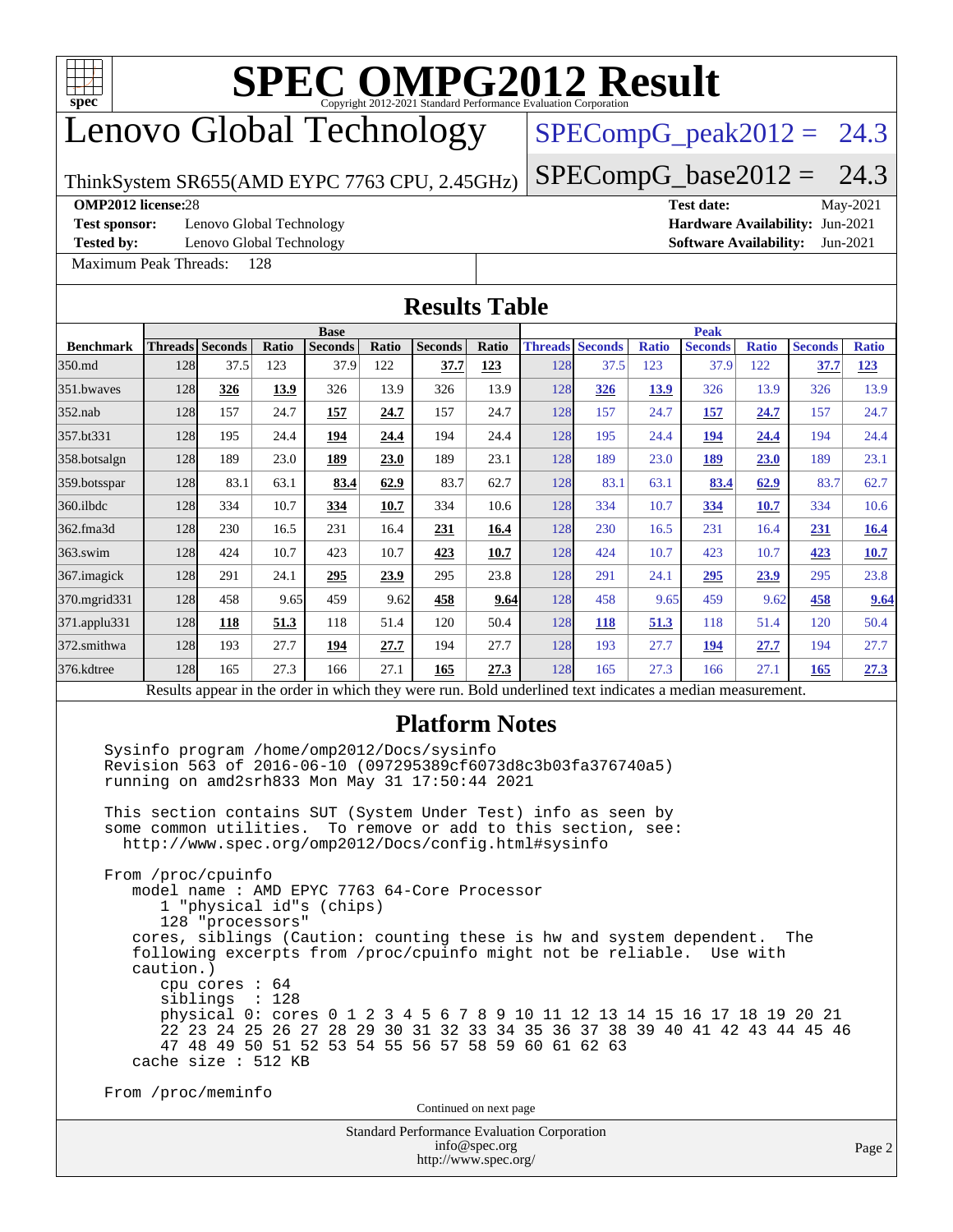

Lenovo Global Technology

 $SPECompG_peak2012 = 24.3$  $SPECompG_peak2012 = 24.3$ 

ThinkSystem SR655(AMD EYPC 7763 CPU, 2.45GHz)

 $SPECompG_base2012 = 24.3$  $SPECompG_base2012 = 24.3$ 

**[Test sponsor:](http://www.spec.org/auto/omp2012/Docs/result-fields.html#Testsponsor)** Lenovo Global Technology **[Hardware Availability:](http://www.spec.org/auto/omp2012/Docs/result-fields.html#HardwareAvailability)** Jun-2021 **[Tested by:](http://www.spec.org/auto/omp2012/Docs/result-fields.html#Testedby)** Lenovo Global Technology **[Software Availability:](http://www.spec.org/auto/omp2012/Docs/result-fields.html#SoftwareAvailability)** Jun-2021

**[OMP2012 license:](http://www.spec.org/auto/omp2012/Docs/result-fields.html#OMP2012license)**28 **[Test date:](http://www.spec.org/auto/omp2012/Docs/result-fields.html#Testdate)** May-2021

## **[Platform Notes \(Continued\)](http://www.spec.org/auto/omp2012/Docs/result-fields.html#PlatformNotes)**

 MemTotal: 263697932 kB HugePages Total: 0 Hugepagesize: 2048 kB From /etc/\*release\* /etc/\*version\* os-release: NAME="Red Hat Enterprise Linux" VERSION="8.3 (Ootpa)" ID="rhel" ID\_LIKE="fedora" VERSION\_ID="8.3" PLATFORM\_ID="platform:el8" PRETTY\_NAME="Red Hat Enterprise Linux 8.3 (Ootpa)" ANSI\_COLOR="0;31" redhat-release: Red Hat Enterprise Linux release 8.3 (Ootpa) system-release: Red Hat Enterprise Linux release 8.3 (Ootpa) system-release-cpe: cpe:/o:redhat:enterprise\_linux:8.3:ga uname -a: Linux amd2srh833 4.18.0-240.el8.x86\_64 #1 SMP Wed Sep 23 05:13:10 EDT 2020 x86\_64 x86\_64 x86\_64 GNU/Linux run-level 3 May 31 17:37 SPEC is set to: /home/omp2012<br>Filesystem Type Size Type Size Used Avail Use% Mounted on /dev/sda3 xfs 419G 123G 297G 30% /home Additional information from dmidecode: Warning: Use caution when you interpret this section. The 'dmidecode' program reads system data which is "intended to allow hardware to be accurately determined", but the intent may not be met, as there are frequent changes to hardware, firmware, and the "DMTF SMBIOS" standard. BIOS Lenovo CFE125L 03/26/2021 Memory: 8x Samsung M393A4G43AB3-CWE 32 GB 2 rank 3200 MT/s 8x Unknown Unknown (End of data from sysinfo program) **[General Notes](http://www.spec.org/auto/omp2012/Docs/result-fields.html#GeneralNotes)** ============================================== General OMP Library Settings KMP\_AFFINITY = granularity=fine,proclist=[0-7,8-15, 16-23,24-31,32-39,40-47,48-55,56-63,64-71,72-79,80-87, 88-95,96-103,104-111,112-119,120-127],explicit KMP\_STACKSIZE = 256M KMP\_BLOCKTIME = infinite KMP\_LIBRARY = turnaround

Continued on next page

Standard Performance Evaluation Corporation [info@spec.org](mailto:info@spec.org) <http://www.spec.org/>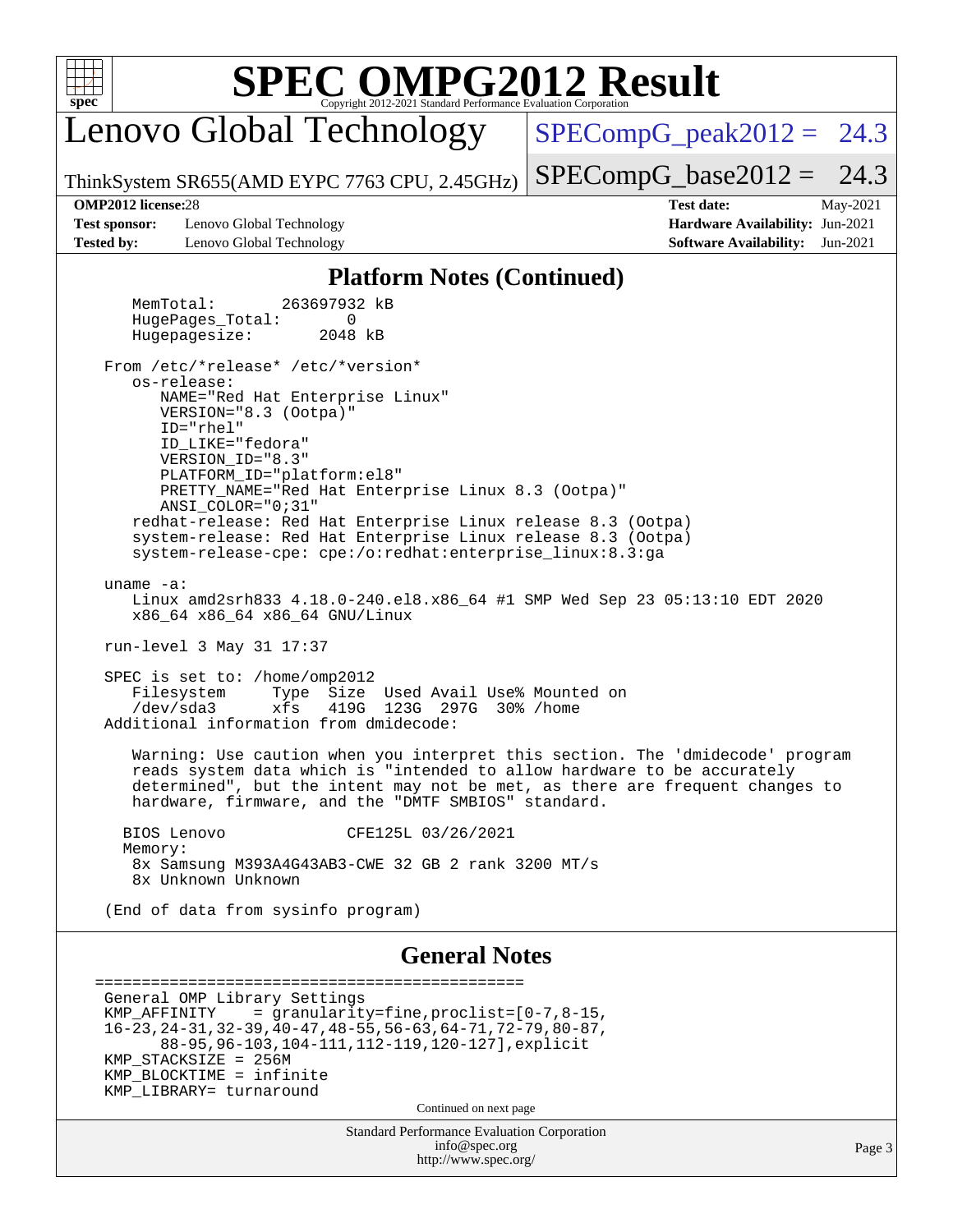Lenovo Global Technology

 $SPECompG_peak2012 = 24.3$  $SPECompG_peak2012 = 24.3$ 

ThinkSystem SR655(AMD EYPC 7763 CPU, 2.45GHz)  $SPECompG_base2012 = 24.3$  $SPECompG_base2012 = 24.3$ 

**[Test sponsor:](http://www.spec.org/auto/omp2012/Docs/result-fields.html#Testsponsor)** Lenovo Global Technology **[Hardware Availability:](http://www.spec.org/auto/omp2012/Docs/result-fields.html#HardwareAvailability)** Jun-2021 **[Tested by:](http://www.spec.org/auto/omp2012/Docs/result-fields.html#Testedby)** Lenovo Global Technology **[Software Availability:](http://www.spec.org/auto/omp2012/Docs/result-fields.html#SoftwareAvailability)** Jun-2021

**[OMP2012 license:](http://www.spec.org/auto/omp2012/Docs/result-fields.html#OMP2012license)**28 **[Test date:](http://www.spec.org/auto/omp2012/Docs/result-fields.html#Testdate)** May-2021

### **[General Notes \(Continued\)](http://www.spec.org/auto/omp2012/Docs/result-fields.html#GeneralNotes)**

 OMP\_NESTED = FALSE OMP\_DYNAMIC = FALSE  $OMP\_SCHEDULE$  = static OMP\_THREADS = 128

==============================================

uEFI Setting notes:

- Choose Operating Mode set to Maximum Performance and changed to Customer Mode - LLC as NUMA Node set as Disabled
- SMT Mode as Auto
- NUMA nodes per sockets set as NPS1

============================================== Yes: The test sponsor attests, as of date of publication, the CVE-2017-5754 (Meltdown) is mitigated in the system as tested and documented. Yes: The test sponsor attests, as of date of publication, the CVE-2017-5753 (Spectre variant 1) is mitigated in the system as tested and documented. Yes: The test sponsor attests, as of date of publication, that CVE-2017-5754 (Spectre variant 2) is mitigated in the system as tested and documented. ============================================= OS tunning:

ulimit -s unlimited

## **[Base Compiler Invocation](http://www.spec.org/auto/omp2012/Docs/result-fields.html#BaseCompilerInvocation)**

[C benchmarks](http://www.spec.org/auto/omp2012/Docs/result-fields.html#Cbenchmarks): [pgcc](http://www.spec.org/omp2012/results/res2021q2/omp2012-20210531-00203.flags.html#user_CCbase_pgcc_fcce2a96867ea3998f4ff21c79d3857c)

[C++ benchmarks:](http://www.spec.org/auto/omp2012/Docs/result-fields.html#CXXbenchmarks) [pgc++](http://www.spec.org/omp2012/results/res2021q2/omp2012-20210531-00203.flags.html#user_CXXbase_pgcpp_e5fc4a0ead554906661557a60ef932e8)

[Fortran benchmarks](http://www.spec.org/auto/omp2012/Docs/result-fields.html#Fortranbenchmarks): [pgfortran](http://www.spec.org/omp2012/results/res2021q2/omp2012-20210531-00203.flags.html#user_FCbase_pgfortran_08741e282245326e7aab55a06555a99d)

## **[Base Portability Flags](http://www.spec.org/auto/omp2012/Docs/result-fields.html#BasePortabilityFlags)**

 350.md: [-Mfree](http://www.spec.org/omp2012/results/res2021q2/omp2012-20210531-00203.flags.html#user_baseFPORTABILITY350_md_f-Mfree) 357.bt331: [-mcmodel=medium](http://www.spec.org/omp2012/results/res2021q2/omp2012-20210531-00203.flags.html#user_baseFPORTABILITY357_bt331_f-mcmodel_3a41622424bdd074c4f0f2d2f224c7e5) 362.fma3d: [-Mfree](http://www.spec.org/omp2012/results/res2021q2/omp2012-20210531-00203.flags.html#user_baseFPORTABILITY362_fma3d_f-Mfree) 363.swim: [-mcmodel=medium](http://www.spec.org/omp2012/results/res2021q2/omp2012-20210531-00203.flags.html#user_baseFPORTABILITY363_swim_f-mcmodel_3a41622424bdd074c4f0f2d2f224c7e5)

## **[Base Optimization Flags](http://www.spec.org/auto/omp2012/Docs/result-fields.html#BaseOptimizationFlags)**

[C benchmarks](http://www.spec.org/auto/omp2012/Docs/result-fields.html#Cbenchmarks):

[-O3](http://www.spec.org/omp2012/results/res2021q2/omp2012-20210531-00203.flags.html#user_CCbase_f-O3) [-tp=zen](http://www.spec.org/omp2012/results/res2021q2/omp2012-20210531-00203.flags.html#user_CCbase_f-tp_8786d3749ba9a48cf9c0402180524408) [-mp](http://www.spec.org/omp2012/results/res2021q2/omp2012-20210531-00203.flags.html#user_CCbase_f-mp) [-m64](http://www.spec.org/omp2012/results/res2021q2/omp2012-20210531-00203.flags.html#user_CCbase_f-m64) [-fast](http://www.spec.org/omp2012/results/res2021q2/omp2012-20210531-00203.flags.html#user_CCbase_f-fast) [-Mpre](http://www.spec.org/omp2012/results/res2021q2/omp2012-20210531-00203.flags.html#user_CCbase_f-Mpre) [-Mlre](http://www.spec.org/omp2012/results/res2021q2/omp2012-20210531-00203.flags.html#user_CCbase_f-Mlre) [-Mfprelaxed](http://www.spec.org/omp2012/results/res2021q2/omp2012-20210531-00203.flags.html#user_CCbase_f-Mfprelaxed) [-Mstack\\_arrays](http://www.spec.org/omp2012/results/res2021q2/omp2012-20210531-00203.flags.html#user_CCbase_f-Mstack_arrays) [-Masmkeyword](http://www.spec.org/omp2012/results/res2021q2/omp2012-20210531-00203.flags.html#user_CCbase_f-Masmkeyword) [-Mnosingle](http://www.spec.org/omp2012/results/res2021q2/omp2012-20210531-00203.flags.html#user_CCbase_f-Mnosingle) [-Mschar](http://www.spec.org/omp2012/results/res2021q2/omp2012-20210531-00203.flags.html#user_CCbase_f-Mschar)

Continued on next page

Standard Performance Evaluation Corporation [info@spec.org](mailto:info@spec.org) <http://www.spec.org/>

Page 4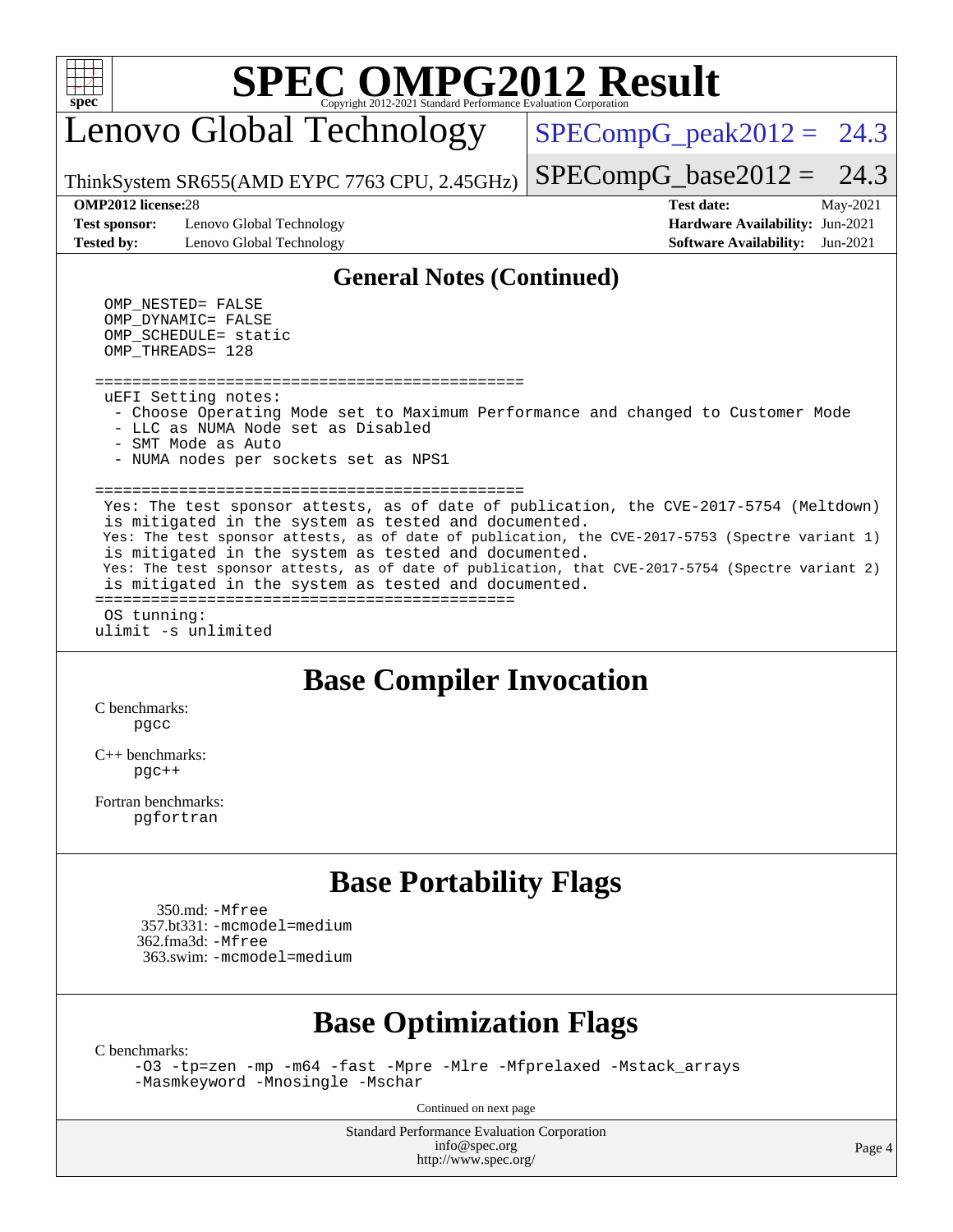

Lenovo Global Technology

 $SPECompG_peak2012 = 24.3$  $SPECompG_peak2012 = 24.3$ 

ThinkSystem SR655(AMD EYPC 7763 CPU, 2.45GHz)  $SPECompG_base2012 = 24.3$  $SPECompG_base2012 = 24.3$ 

**[Test sponsor:](http://www.spec.org/auto/omp2012/Docs/result-fields.html#Testsponsor)** Lenovo Global Technology **[Hardware Availability:](http://www.spec.org/auto/omp2012/Docs/result-fields.html#HardwareAvailability)** Jun-2021 **[Tested by:](http://www.spec.org/auto/omp2012/Docs/result-fields.html#Testedby)** Lenovo Global Technology **[Software Availability:](http://www.spec.org/auto/omp2012/Docs/result-fields.html#SoftwareAvailability)** Jun-2021

**[OMP2012 license:](http://www.spec.org/auto/omp2012/Docs/result-fields.html#OMP2012license)**28 **[Test date:](http://www.spec.org/auto/omp2012/Docs/result-fields.html#Testdate)** May-2021

# **[Base Optimization Flags \(Continued\)](http://www.spec.org/auto/omp2012/Docs/result-fields.html#BaseOptimizationFlags)**

### [C++ benchmarks:](http://www.spec.org/auto/omp2012/Docs/result-fields.html#CXXbenchmarks)

[-O3](http://www.spec.org/omp2012/results/res2021q2/omp2012-20210531-00203.flags.html#user_CXXbase_f-O3) [-tp=zen](http://www.spec.org/omp2012/results/res2021q2/omp2012-20210531-00203.flags.html#user_CXXbase_f-tp_8786d3749ba9a48cf9c0402180524408) [-mp](http://www.spec.org/omp2012/results/res2021q2/omp2012-20210531-00203.flags.html#user_CXXbase_f-mp) [-m64](http://www.spec.org/omp2012/results/res2021q2/omp2012-20210531-00203.flags.html#user_CXXbase_f-m64) [-fast](http://www.spec.org/omp2012/results/res2021q2/omp2012-20210531-00203.flags.html#user_CXXbase_f-fast) [-Mpre](http://www.spec.org/omp2012/results/res2021q2/omp2012-20210531-00203.flags.html#user_CXXbase_f-Mpre) [-Mlre](http://www.spec.org/omp2012/results/res2021q2/omp2012-20210531-00203.flags.html#user_CXXbase_f-Mlre) [-Mfprelaxed](http://www.spec.org/omp2012/results/res2021q2/omp2012-20210531-00203.flags.html#user_CXXbase_f-Mfprelaxed) [-Mstack\\_arrays](http://www.spec.org/omp2012/results/res2021q2/omp2012-20210531-00203.flags.html#user_CXXbase_f-Mstack_arrays) [-Mnoasmkeyword](http://www.spec.org/omp2012/results/res2021q2/omp2012-20210531-00203.flags.html#user_CXXbase_f-Mnoasmkeyword)

### [Fortran benchmarks](http://www.spec.org/auto/omp2012/Docs/result-fields.html#Fortranbenchmarks):

```
-O3 -tp=zen -mp -m64 -fast -Mpre -Mlre -Mfprelaxed -Mstack_arrays
-Mallocatable=95 -Mnoupcase -Mdefaultunit -Mnostride0 -Mnoiomutex
-Mcray=pointer
```
## **[Peak Optimization Flags](http://www.spec.org/auto/omp2012/Docs/result-fields.html#PeakOptimizationFlags)**

[C benchmarks](http://www.spec.org/auto/omp2012/Docs/result-fields.html#Cbenchmarks):

```
352.nab: basepeak = yes
```
 $358.$ botsalgn: basepeak = yes

359.botsspar: basepeak = yes

367.imagick: basepeak = yes

372.smithwa: basepeak = yes

### [C++ benchmarks:](http://www.spec.org/auto/omp2012/Docs/result-fields.html#CXXbenchmarks)

376.kdtree: basepeak = yes

### [Fortran benchmarks](http://www.spec.org/auto/omp2012/Docs/result-fields.html#Fortranbenchmarks):

 $350$ .md: basepeak = yes

```
 351.bwaves: basepeak = yes
```

```
357.bt331: basepeak = yes
```

```
 360.ilbdc: basepeak = yes
```
- $362$ .fma3d: basepeak = yes
- $363$ .swim: basepeak = yes
- $370$ .mgrid $331$ : basepeak = yes
- $371$ .applu $331$ : basepeak = yes